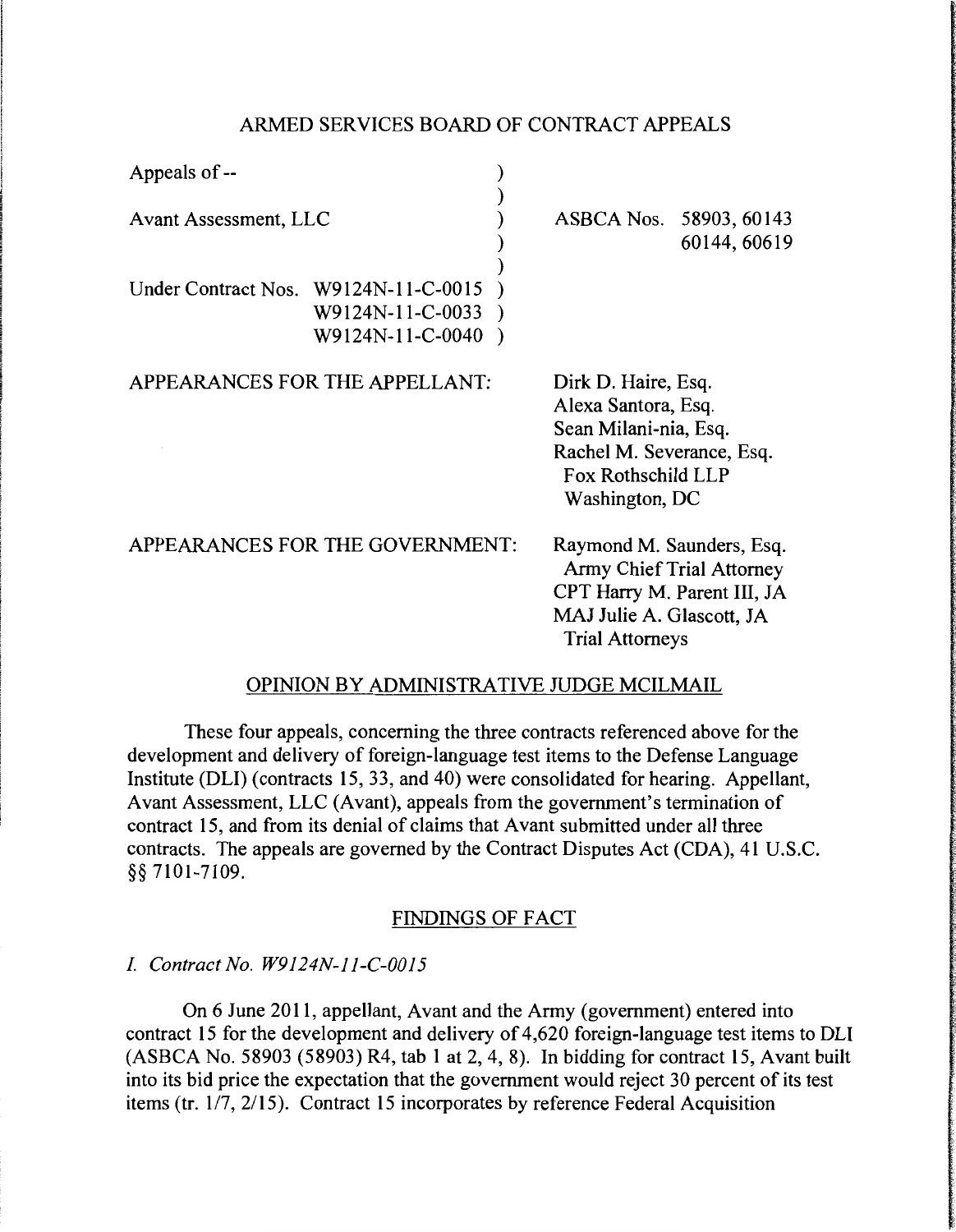Regulation (FAR) 52.212-4, CONTRACT TERMS AND CONDITIONS-COMMERCIAL ITEMS (JUN 2010), which provides, at paragraph  $l$  (in part):

> **Termination for the Government's convenience.** The Government reserves the right to terminate this contract, or any part hereof, for its sole convenience.... Subject to the terms of this contract, the Contractor shall be paid a percentage of the contract price reflecting the percentage of the work performed prior to the notice of termination, plus reasonable charges the Contractor can demonstrate to the satisfaction of the Government using its standard record keeping system, have resulted from the termination.

(58903 R4, tab I at 32) Section C.6.1.1 of contract 15's performance work statement, item development, provides that, for the languages covered by the contract, Avant "develop acceptable passages and items" *(id.* at 7).

The performance work statement also provides the following:

C.6.1.2. Estimated Rejection Rate of Submitted Items It is probable that not all submitted items will be accepted. Historically, an estimated rejection rate for items is 30% of submitted items. Therefore, in order to produce 4,620 usable items, the Contractor typically needs to overproduce by 30% or approximately 6,000 items in order to net 4,620 items. The government will only pay for 4,620 usable/approved items.

(58903 R4, tab 1 at 8)

The government accepted 4,437 of the 7,262 test items that Avant delivered (some delivered more than once), rejecting 2,825 (see 58903, 60144 answer at 14, ¶ 32). On 31 October and 1 November 2012, the parties entered into Modification No. P00006, which "extend[ed] the contract at no-cost for three months (through 31 January 2013)" (58903 R4, tab 7 at 1). The modification states that "[b]oth parties will continue to work towards developing an agreeable arrangement regarding the submission of the outstanding test items during the extension" (id.).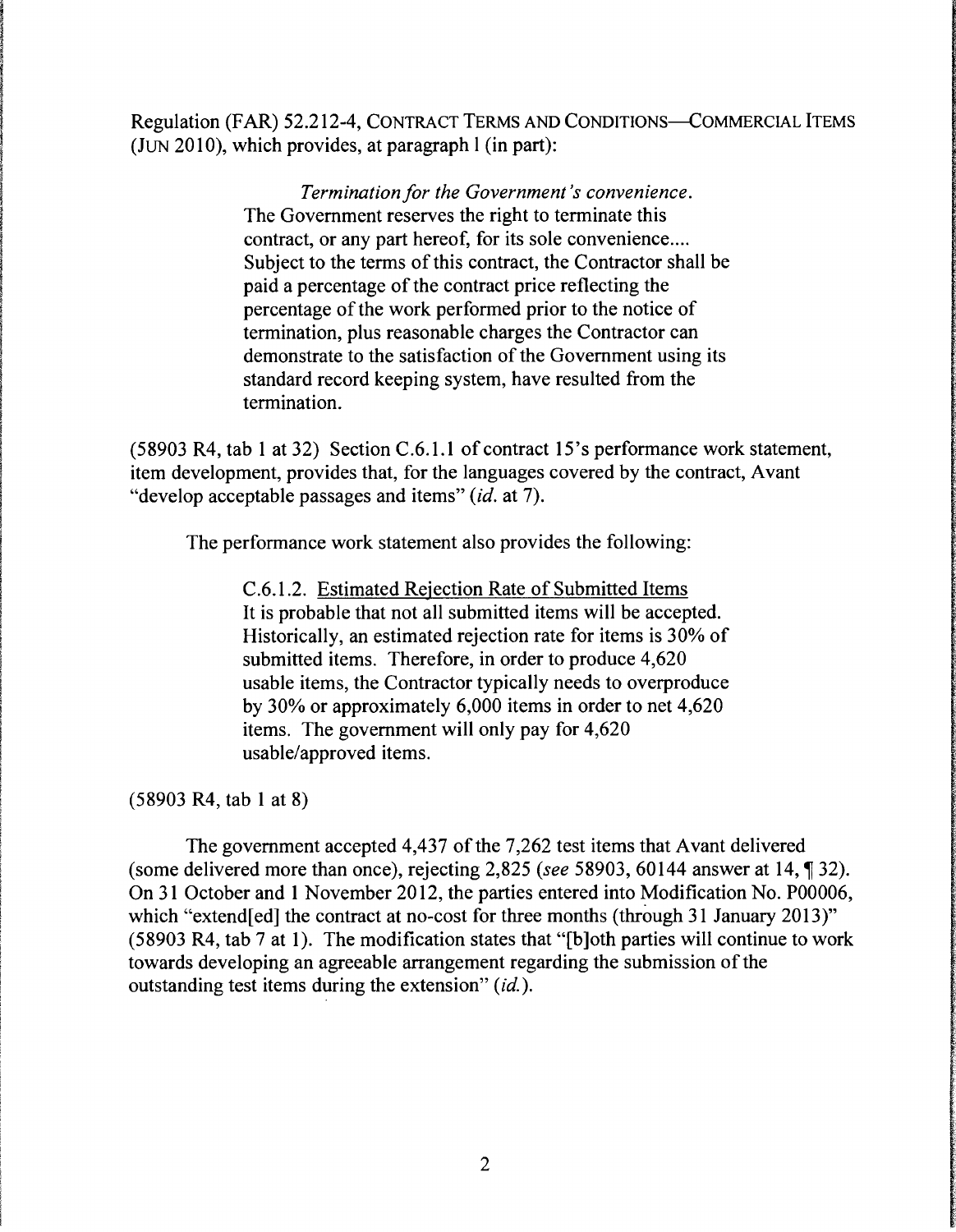Subsequently, the parties agreed to a new delivery schedule through May 2013 (ASBCA No. 60144 (60144) compl. at 6,  $\P$  24; 58903 R4, tab 117 at 6).<sup>1</sup> On 6 September 2013, the government terminated contract 15 for cause because, it said, Avant "did not meet the delivery schedule" (58903 R4, tab 9 at 1-2). Avant timely appealed the termination on 23 September 2013; we docketed the appeal as ASBCA No. 58903.

On 27 November 2013, Avant submitted a certified claim to the contracting officer, requesting \$1,203,812.91 for alleged constructive changes to contract 15 (58903 R4, tab 117 at 1, 29). On 29 June 2015, the contracting officer issued a final decision denying that claim  $(58903 \text{ R4}, \text{tab } 121).$ <sup>2</sup> Avant timely appealed that decision on 27 August 2015; we docketed that appeal as ASBCA No. 60144.

## *II. Contract No. W9124N-ll-C-0033*

On 16 September 2011, Avant and the government entered into contract 33 for the development and delivery of 1,300 foreign-language test items to DLI (ASBCA No. 58866 (58866) R4, tab I at 1-8). Contract 33 includes FAR 52.212-4(1) *(id.* at 28, 32). Section C.5.2.1 of contract 33's performance work statement provides that, for the languages covered by the contract, Avant "provide acceptable reading passages and items" *(id.* at 10). Section C.3 provides that "[DLI Foreign Language Center (DLIFLC)] will provide the following documents," including a "Technical Exhibit #13" entitled "Review Criteria" *(id.* at 9). The performance work statement also provides the following:

 $<sup>1</sup>$  In its response brief, Avant states that "the Government never modified contract 15</sup> after 3 I October 2012 to bind Avant to a new delivery schedule," and represents in a table that purports to depict Avant's delivery responsibilities that "0" items were due after October 2012 (app. resp. at  $10-11 \& n.3$ ). However, in its complaint, Avant alleged that "[t]he parties agreed to a new delivery schedule through May 2013" (60144 compl. at 6,  $\P$  24), and a party's pleading in one case is admissible as a nonbinding evidentiary admission of the party in another case. *Shell Oil Co.* v. *United States,* 130 Fed. Cl. 8, 80 (2017) (citing FED. R. EVID. 80l(d)(2)). Avant also stated in a 27 November 2013 claim under contract 15 to the contracting officer that "the parties agreed to a delivery schedule for the production of additional Test Items through May 2013," and that "[p]ursuant to the agreed schedule, Avant delivered an additional 480 Test Items between January 31, 2013, and May 6, 2013" (58903 R4, tab 117 at 6). In view of the foregoing, we find that sometime after 1 November 2012, the parties agreed to a schedule for the delivery of items through May 2013.

<sup>&</sup>lt;sup>2</sup> The contracting officer's final decision erroneously states that the claim amount was \$4,203,812.91 (58903, 60144 R4, tab 121).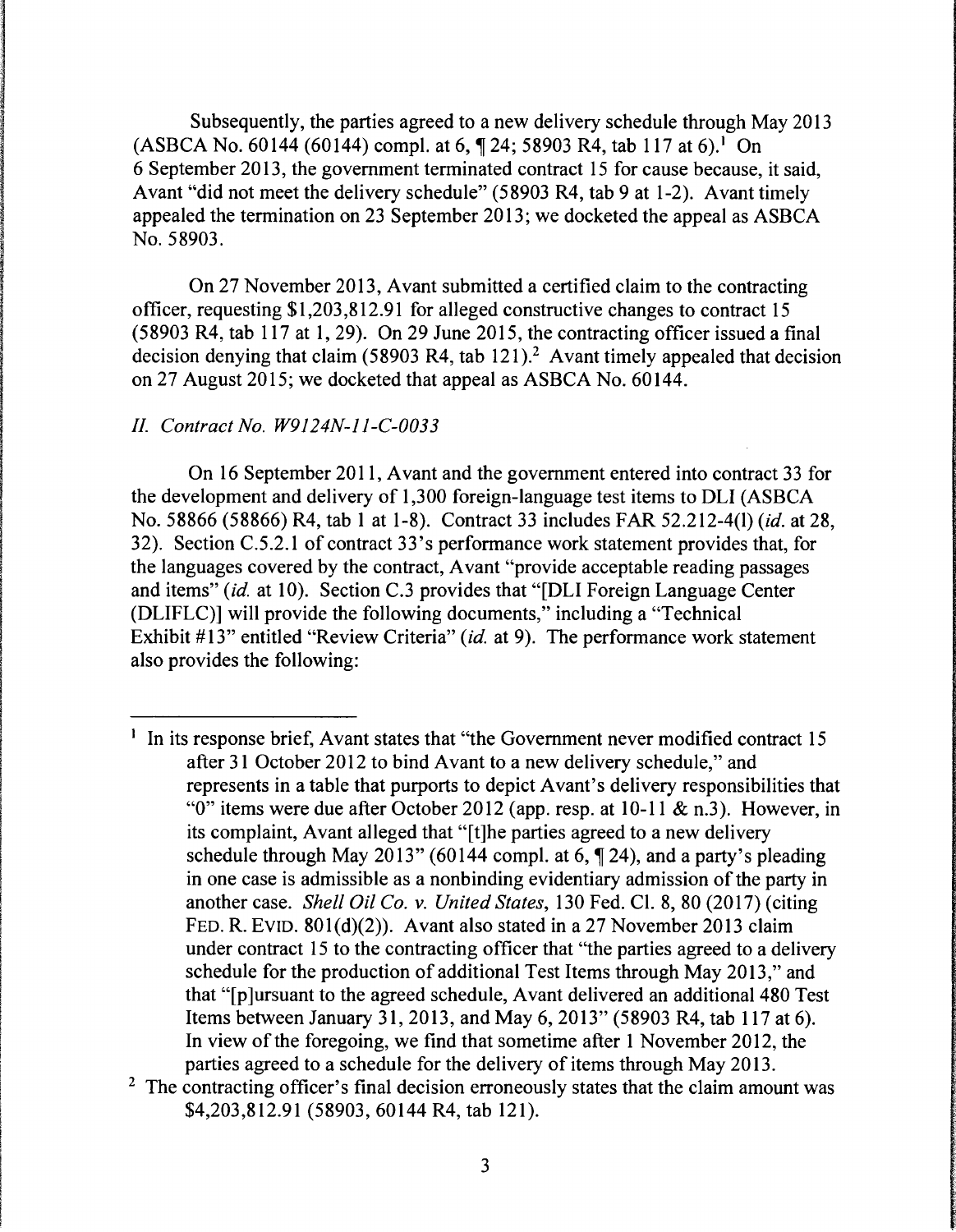C.5.2.2. The Contractor is required to provide high quality passages and items that adhere to the specifications and criteria defined by the government in the technical exhibit documents and during the orientation session.

C.5.2.2.1. The Government will review all passages and items submitted by the Contractor. Those that do not meet standards will be rejected. It is expected that a certain proportion of passages and/or items submitted by the Contractor will be rejected during the review process. Historically, rejection rates have varied considerably from contract to contract and throughout the period of performance of any given contract.

C.5.2.2.2. DLIFLC will work closely with the Contractor to improve the quality of items (including extensive discussion sessions focusing on specific items), but it is likely that successful completion of the contract will entail the initial development of more items than listed in the above charts, to account for loss during review.

C.6.10.1. See Technical Exhibit #2 for a detailed schedule. The delivery schedule is based on a historical rejection rate of 45%. At any time, the Government reserves the right to modify the delivery schedule due to higher or lower rejection rates.

*(Id.* at 11, 14)

 $\cdots$ 

In bidding for contract 33, Avant built into its bid price the expectation that the government would reject "[a]round 30 percent" of its test items (tr. 2115). The government accepted 1,241 of the 2,802 test items that Avant delivered (some delivered more than once), rejecting  $1,561<sup>3</sup>$  On 26 June 2013, the government

 $3\,$  In its brief, Avant contends that it delivered "at least 2,802 test items" (app. br. at 14, ii 64). In its brief, the government does not object to that contention *(see* gov't resp. at 20-25). In its answer to Avant's complaint, the government contends that Avant delivered 2,819 items and accepted 1,241 (58866, 60143 answer at 10-11,  $\P$  11). Because the government's "delivered" number is higher than Avant's, we accept Avant's number, from which we subtract 1,241 accepted items to find that the government rejected 1,561 items.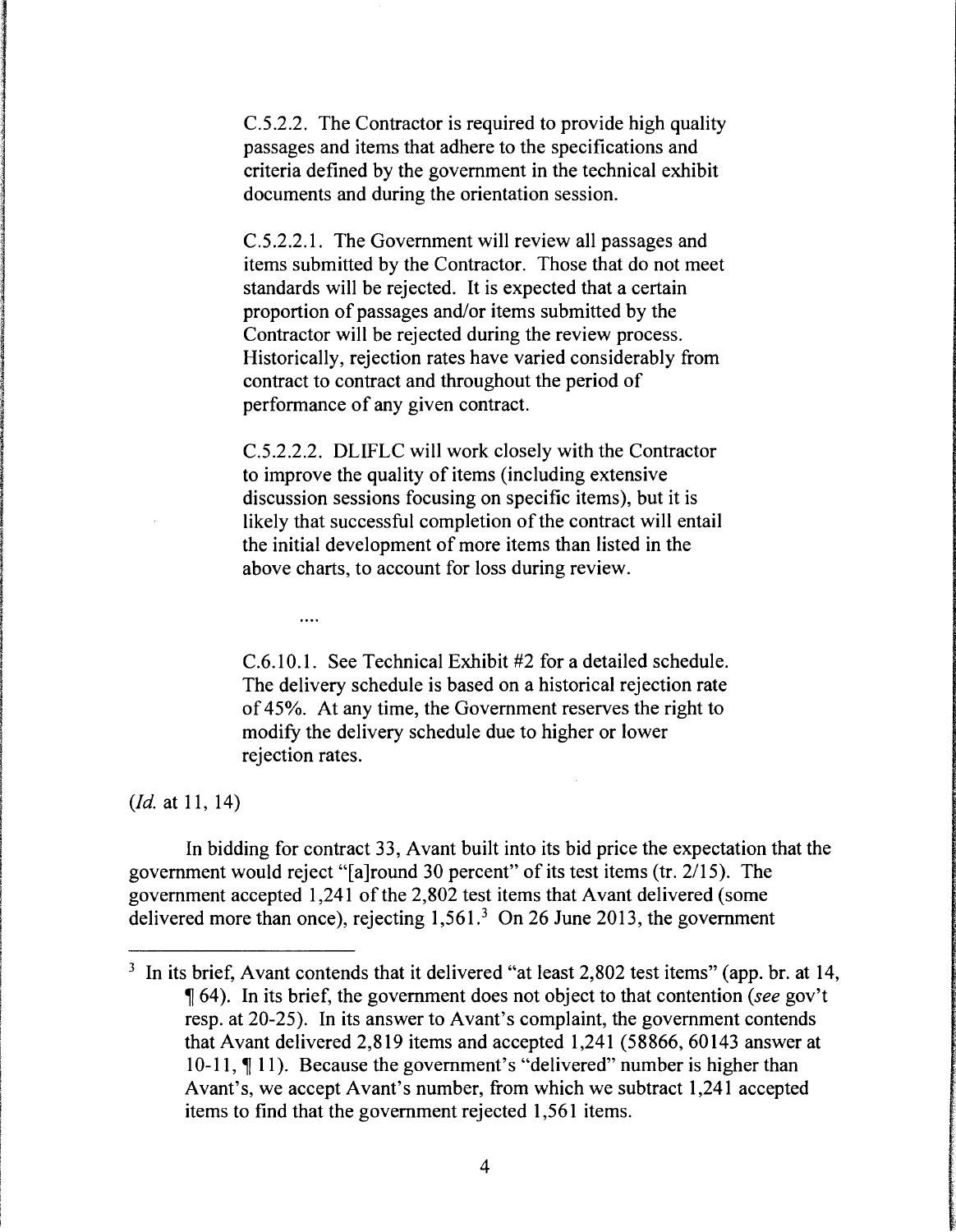terminated the contract for cause, for allegedly failing to meet the contract's delivery schedule (58866 R4, tab 5). Avant appealed the termination in ASBCA No. 58866, which, on 28 September 2016, we sustained, converting the termination to one for the convenience of the government. *Avant Assessment, LLC,* ASBCA No. 58866, 16-1 BCA \[ 36,511 at 177,885.

On 10 September 2013, Avant submitted a certified claim to the contracting officer, requesting \$508,961.29 because, it said, the government had constructively changed the contract by "unreasonably rejecting deliverables" (58866 R4, tab 72 at 1, 17-18). On 25 October 2013, Avant submitted a revised, certified claim to the contracting officer, requesting \$493,730.73 (58866 R4, tab 74 at 3-4). The contracting officer issued a final decision denying that claim on 29 June 2015 (58866 R4, tab 77). Avant timely appealed that decision on 27 August 2015; we docketed that appeal as ASBCA No. 60143.

#### *III. Contract No. W9124N-11-C-0040*

On 21 September 2011, Avant and the government entered into contract 40 for the development and delivery of 3,600 foreign-language test items to DLI (ASBCA No. 60619 (60619) R4, tab 1at1, 3-5; tr. 2/97, 100). Modification No. P00002 reduced that number to  $3,150$  test items (60619 R4, tab 3 at 1-3; *see* answer at 1-2,  $\P$  1). Section C.6.3 of contract 40's performance work statement, provides that, for the languages covered by the contract, Avant "provide acceptable reading passages and items" ( 60619 R4, tab 1 at 10). The performance statement of work also provides the following:

> C.6.4.1. The Contractor is required to provide high quality passages and items that adhere to the specifications and criteria defined by the government in the technical exhibit documents and during the orientation session.

> C.6.4.1.1. The Government will review all passages and items submitted by the Contractor. Those that do not meet standards will be rejected. It is expected that a certain proportion of passages and/or items submitted by the Contractor will be rejected during the review process. Historically, rejection rates have varied considerably from contract to contract and throughout the period of performance of any given contract.

> C.6.4.1.2. DLIFLC will work closely with the Contractor to improve the quality of items (including extensive discussion sessions focusing on specific items), but it is likely that successful completion of the contract will entail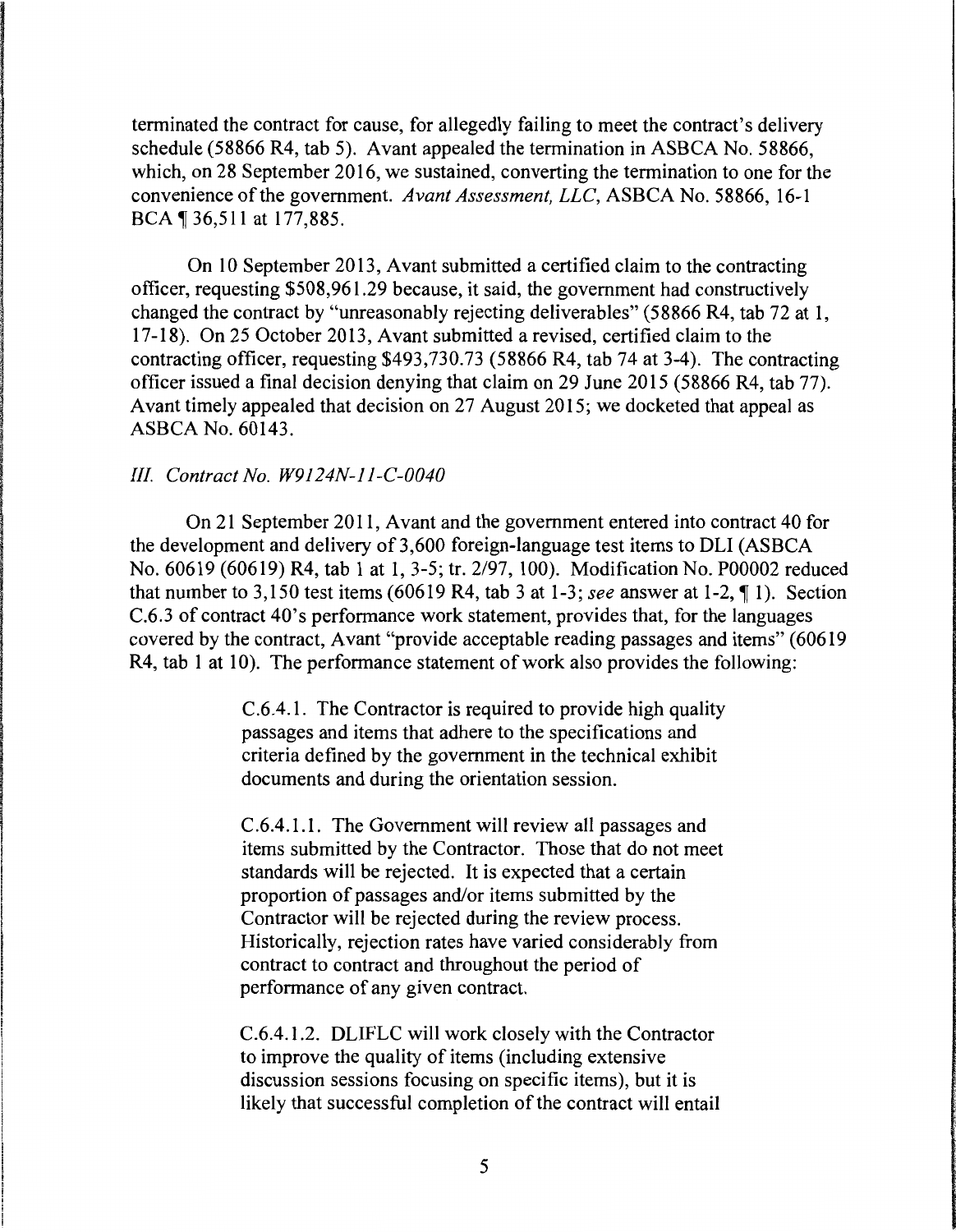the initial development of more items than listed in the above charts, to account for loss during review.

C.6.4.1.3. Regardless of Government assistance to make rejected passages or items acceptable, the Contractor is still solely responsible for submitting acceptable passages and/or items in accordance with the delivery schedule.

*(Id.* at 11-12) Contract 40 provides a list of 18 "Technical Exhibits," including a document that the list refers to as "VLR Review Criteria" *(id.* at 45). That document, entitled "DLPT5 Very Low Range Constructed-Response Test Item Review Criteria," lists the following:

- 1. Acceptable audio quality
- 2. Clear rendering
- 3. Appropriate task
- 4. Protocol includes all responses
- 5. Natural passage
- 6. Clear stem
- 7. Self-standing passage
- 8. Key ideas clear
- 9. English is understandable
- 10. Orientation provides adequate context
- 11. Protocol reflect appropriate responses
- 12. Crediting instructions complete/accurate
- 13. No typo/ errors in target language
- 14. Other problems

(60619 R4, tab 11 at 362; *see* app. br. at 16-17,  $\sqrt{76}$ ; gov't resp. at 13,  $\sqrt{71}$  139, at 20-25)

In bidding for contract 40, Avant built into its bid price the expectation that the government would reject 30 percent of its test items (tr. 2/15-16). The government accepted 3,150 of the 5,405 test items that Avant delivered, rejecting 2,255 *(see* gov't resp. br. at 25). On 28 January 2014, Avant submitted a certified claim to the contracting officer, requesting \$482,030.29 because, it said, the government had "unreasonably reject[ed] deliverables" (60619 R4, tab 8 at 1, 3, 21-22). The contracting officer did not issue any final decision upon the claim.

On 8 June 2016, Avant appealed the deemed denial of the claim; we docketed that appeal as ASBCA No. 60619. In its 12 July 2016 complaint, Avant alleged that the government "rejected many compliant Test Items as a result of DLI applying unreasonable, vague, and subjective inspection and acceptance criteria" (60619 compl. at 4,  $\lll$  20), without identifying any of those allegedly improperly rejected test items.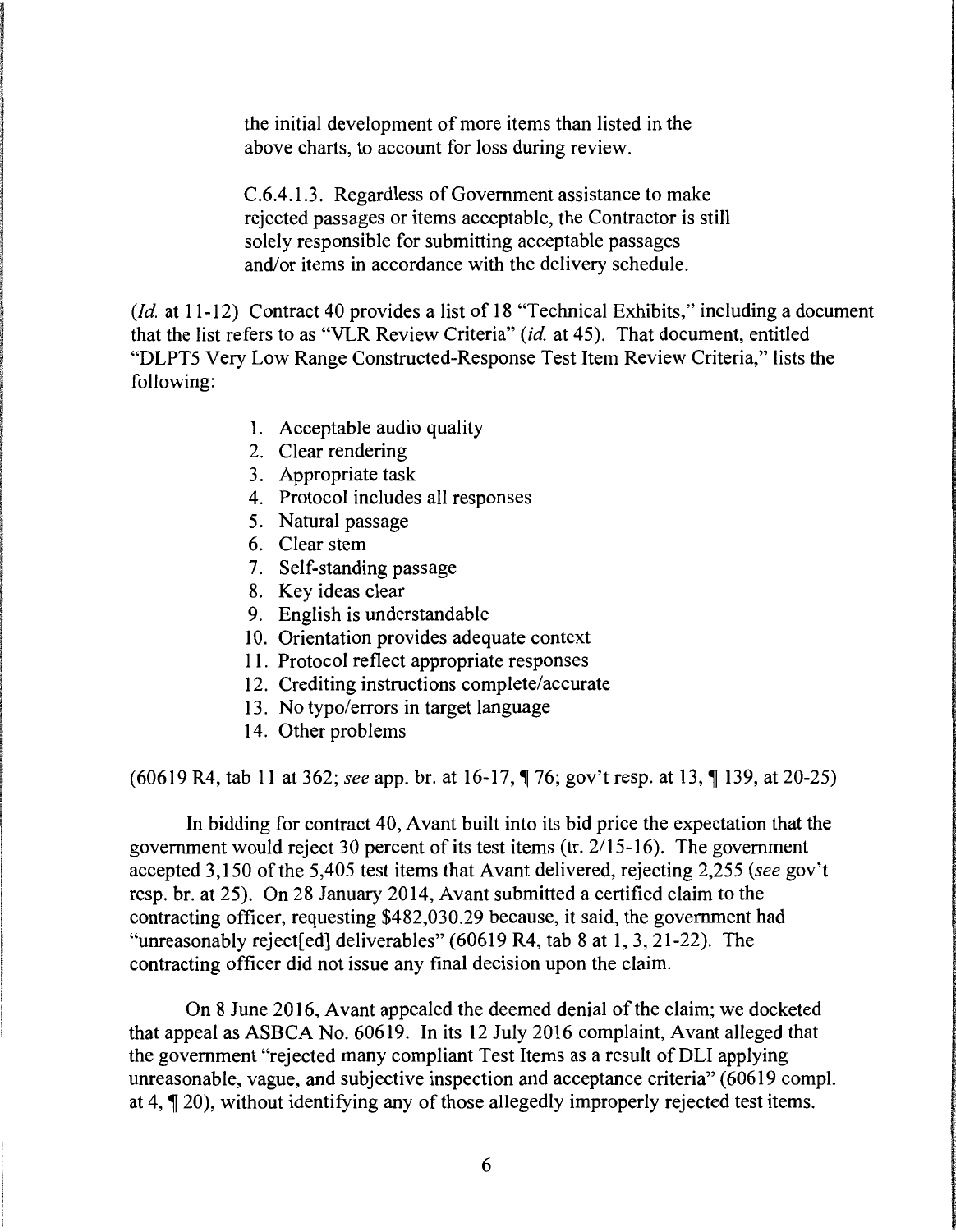#### *IV The government's review of test items*

The government explains that it used the "review criteria" to review test items *(see gov't resp. at 13, 1139). Avant's expert in foreign-language test item* development, a former DLI project manager and Avant's Vice President of Content Development, who holds a master's degree in theoretical linguistics (tr. 1/25-26, 32, 42), testified at the hearing to apparently inconsistent positions regarding the review criteria. After agreeing on direct examination that reasonable experts could disagree on what the review criteria "mean in relation to particular test items," and on how the review criteria "apply to particular test items" (tr. 1/80-83 ), on cross-examination Avant's expert both (1) agreed that the application of the review criteria topics was objective, and (2) said that he did not believe that there was "a way to remove the subjectivity from the process of applying those objective criteria" (tr. 1/124).

Also during the hearing, the government's foreign-language test item development expert, DLIFLC's Chief of the Test Production Division, a Doctor of Applied Linguistics who was one of the reviewers of test items that Avant delivered under contracts 15, 33, and 40 (tr. 2/95-97, 99-100), confirmed on cross-examination that "acceptance of items was based on the review criteria," and answered "Yes" to the following question regarding how the government decided whether to accept items that Avant had delivered:

> What I was asking is acceptance of a specific item is [sic] a subjective judgment made sometimes perhaps by the initial reviewer, or if it's a more complicated scenario maybe [Test Development Division 1, Test Development Division 2], multiple layers would look at it and try and come to a common agreement within [the government] as to whether to accept or reject. Is that a fair assessment of the process?

(Tr. 21115) The government's expert also agreed that she and Avant's expert "could look at the same test item and sometimes you would be in agreement as to whether it should be accepted or rejected, and sometimes you would have different views"; "[o]ne of [the two] might say this is acceptable, and the other of you looking at the same item might say no, this should be rejected" (tr. 2/117). Finally, the government's expert agreed that "experts in this field could reasonably look at a particular item and have reasonable reasons to disagree with whether it's acceptable or not" *(id.).* The government refused Avant's request for "the official line" regarding "how the review criteria were supposed to be applied" (tr. 1/53).

On the first day of the hearing, Avant requested the admission into evidence of 17 boxes (Exhibit 7) that Avant represented contained the documentary evidence of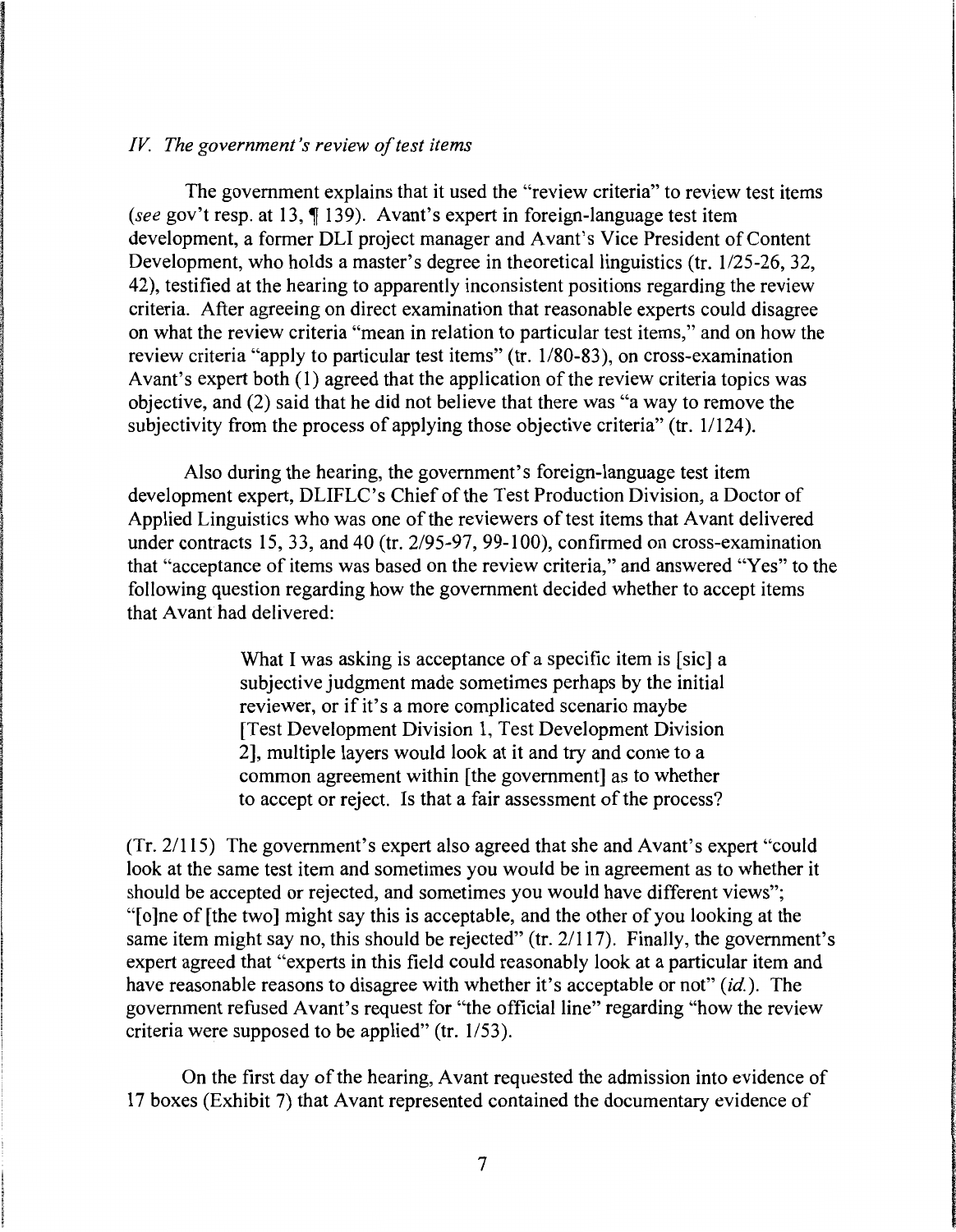approximately 10,000 test items that it had delivered to the government under the three contracts (tr. 1/139-40, 143, 145, 148-49; *see* app. br. at 41). However, Avant conceded that "we don't have time to go through each one line by line, nor would anyone want to go through that exercise," and suggested, instead, that the documents be admitted into evidence *en masse, ''for purposes of later review,* including a very narrow subset of those items as exhibits to the post-hearing briefing" (tr. 1/140, 144) (emphasis added)). Avant explained that "to the extent we want to rely on them in our post-hearing briefing we'd give [government counsel] adequate time and notice to review the particular items we'd be relying on and to give us his objection, if any, to those particular items" (tr.  $1/140$ ). The government objected to the admission of Exhibit 7, including because, it said, it had not had the opportunity to review the exhibit, having received a copy only the week before the hearing (tr. 1/145). The Board denied the request to admit the boxes into evidence (tr. 1/145, 148).

The government conducted a pre-performance contractor orientation session for each of the three contracts (58903 R4, tab 17; 60143 R4, tab 36; 61044 R4, tab 17). It also provided "feedback" to Avant regarding its review of every test item delivered under the three contracts, with each item identified by number (for example, "ACVL0011") (exs. 8-10, 21-24; *see* tr. 1/68-69, 148-59). At least with respect to contract 40, Avant found itself too busy to review that feedback (tr. 2/86-87).

#### DECISION

#### *I. ASBCA No. 58903: Contract 15 (Termination for Cause)*

The government must justify the termination of a contract for cause. *See Lisbon Contractors, Inc. v. United States,* 828 F.2d 759, 764 (Fed. Cir. 1987). The government attempts to justify the termination of contract 15 for cause by pointing to Avant's alleged failure to timely deliver items in September 2011; January through April 2012; and March through May 2013 (58903 gov't br. at 13). We have found (as the government says *(id. at 7, \meta*)), that the parties agreed to a new delivery schedule through May 2013. Because they did so, any failures by Avant to meet earlier delivery deadlines cannot justify contract termination, because the government had waived them. *See De Vito v. United States,* 413 F.2d 1147, 1154 (Ct. Cl. 1969) ("Where the government elects to permit a delinquent contractor to continue performance past a due date, it surrenders its alternative and inconsistent right under the Default clause to terminate."). The government says that "appellant's failure to timely deliver items in March, April, and May 2013...was not excused," and that "[a]s such, the government's termination of the contract for cause was correct," but cites nothing in support of that contention (58903 gov't br. at 13). For these reasons, the government fails to justify the termination of contract 15 for cause. Accordingly, ASBCA No. 58903 is sustained and the termination of contract 15 is converted to one for the convenience of the government.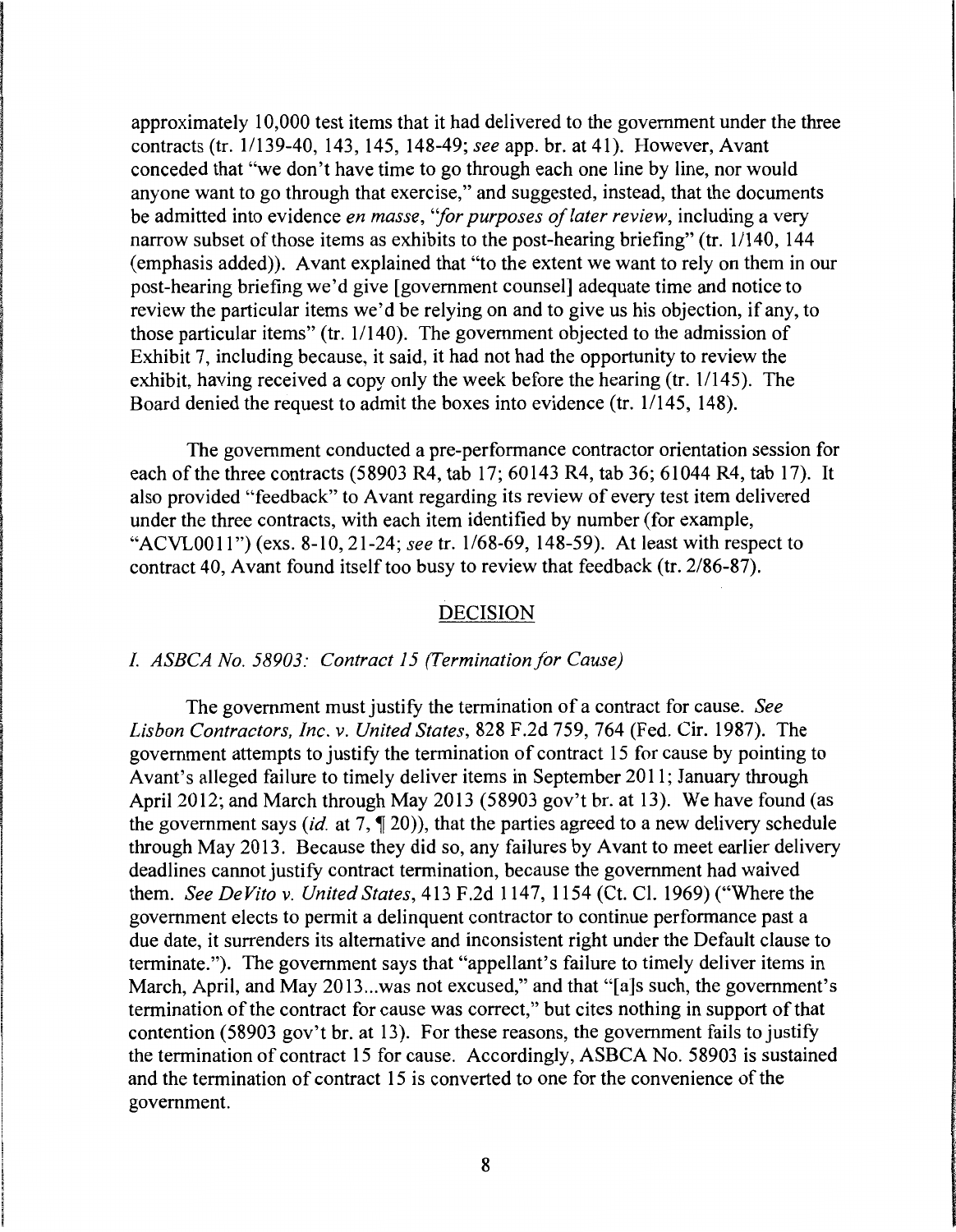# *II. ASBCA Nos. 60143 and 60144*

In ASBCA Nos. 60143 and 60144, Avant seeks price adjustments for contracts 33 and 15, for the government's allegedly improper rejection of test items (app. br. at 38). On 28 September 2016, in ASBCA No. 58866, we converted the termination of contract 33 to one for the convenience of the government; above, we have converted the termination of contract 15 to one for the convenience of the government. Avant contends that (1) the conversion of those terminations means that Avant's recovery should be determined under FAR 52.212-4(1); (2) any compensation owed to.Avant under contracts 15 and 33 "should be calculated under FAR 52.212-4(1), a matter over which this Board lacks jurisdiction";<sup>4</sup> and (3) "at most, this Board retains jurisdiction to declare an increase" in the prices of contracts 15 and 33 prices (app. br. at 30, 43). Avant says further that the Board "is not authorized to award damages to Avant or deny Avant damages" under those contracts 15 and 33 *(id.* at 43).

Avant also says that "[a]lthough Avant feels that engaging in a proceeding that can only operate as a precursor to yet another proceeding is wasteful, the Board left Avant with few choices other than to proceed with its case-in-chief [in ASBCA Nos. 60143 and 60144], irrespective of the fact that this proceeding could never fully and finally resolve Contract 0033 (and, most likely, Contract 0015)" (app. br. at 43). Elsewhere, Avant requests that the Board "adjust[] the price of all [the] Contracts to compensate Avant for the Government's unjustified rejection of test items and direct<sup>[]</sup> the Government to determine Avant's FAR 52.212-4(1) entitlement in a manner consistent with" a \$1,203,812.91 price adjustment for contract 15 and a \$1,099,414.08 price adjustment for contract 33 *(id.* at 2, 56-57). The government cites the CDA for the mere proposition that the Board has jurisdiction to decide any appeal from a final decision of a contracting officer, but does not clearly offer an opinion on whether we possess jurisdiction over the price adjustment claims in ASBCA Nos. 60143 and 60144 (gov't resp. at 26).

We reject Avant's request to direct the government "to determine entitlement under FAR 52.212-4(1) in a manner consistent with" any particular price adjustments; entitlement under the termination for convenience provisions of FAR 52.212-4(1) is not presently before us, and we do not possess jurisdiction to order such injunctive relief. *See CDM Constructors, Inc., ASBCA No.* 59524, 15-1 BCA ¶ 36,097 at 176,238. Otherwise, we take Avant's position to mean that the conversion of the termination of contracts 15 and 33 into ones for the convenience of the government essentially moots ASBCA Nos. 60143 and 60144, *cf Ka/var Corp.* v. *United States,* 

<sup>&</sup>lt;sup>4</sup> Indeed, with respect to contract 15, at the hearing Avant "move[d] to dismiss [ASBCA No.] 60143 for lack of jurisdiction" (tr. 1/12). The Board did not rule upon that motion.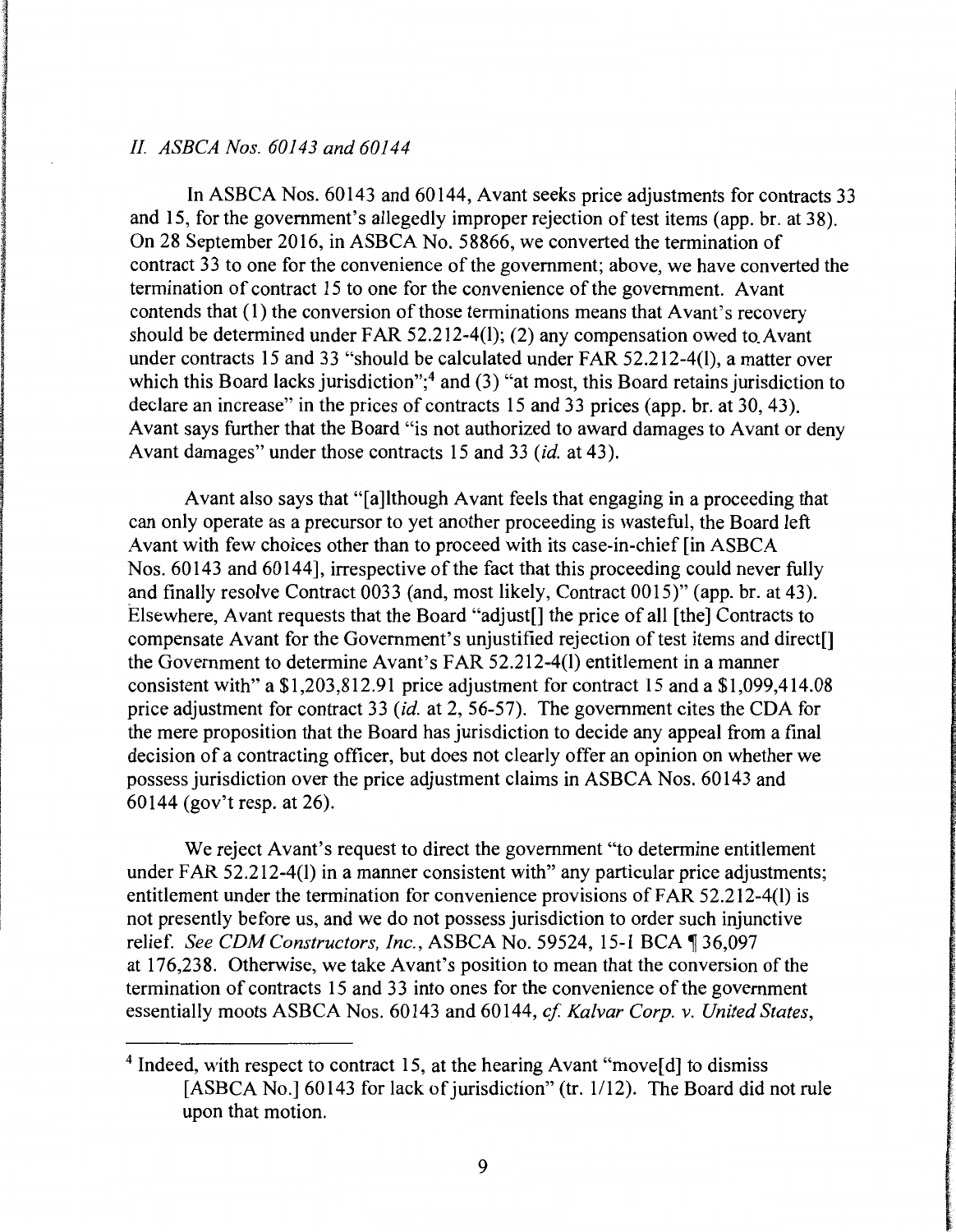543 F.2d 1298, 1304-06 (Ct. Cl. 1976) (constructive termination for convenience mooted breach claims), because Avant is entitled to recover under FAR 52.212-4(1), in the context of a termination for convenience settlement proposals to be presented to the contracting officer. We won't stand in the way. ASBCA Nos. 60143 and 60144 are dismissed as moot. 5

# *III. ASBCA No. 60619*

In ASBCA No. 60619, Avant seeks \$1,110,452.42 in breach damages because, it contends, the government improperly rejected test items submitted under contract 40 through the subjective application of review criteria, and that the government breached the implied duty to cooperate with Avant by failing to work closely with Avant (pursuant to section C.6.4.1.2) to clarify review standards (app. br. at 40-43). Avant also contends that "the Government has not met the Government's burden of proving that it properly rejected test items" (app. br. at 2; *see* tr. 1/18-19).

When the government rejects work as not in compliance with its specifications, the burden is upon the government to demonstrate that fact; otherwise, the contractor is entitled to an equitable adjustment. *Ensign-Bickford Aerospace* & *Defense Co.,*  ASBCA No. 57929, 16-1 BCA 1 36,533 at 177,967-68, 177,971-73. However, as a first step in challenging the rejection of items for alleged noncompliance, "the contractor must take the minimal step of pointing out the specific instance or instances of alleged improper rejection." *Alliance Properties, Inc.,* ASBCA No. 25610, 84-1 BCA ¶ 17,101 at 85,124. The government contends that Avant has failed to take that step because it offered an expert opinion on only three rejected test items (gov't resp. at 30). We agree; therefore, we need not decide whether the government's review of test items was improperly subjective.

Avant delivered 5,405 test items pursuant to contract 40. The government rejected 2,255 of those. Avant does not contend that all 2,255 rejected items were improperly rejected; indeed, in its complaint it alleges only that "many" compliant contract 40 test items were rejected. Nevertheless, Avant says that the Board "must deem *all* rejected items to be improperly rejected" because, it says, the government failed to introduce "evidence of which items-if any-it deemed properly rejected" (app.

<sup>&</sup>lt;sup>5</sup> Avant cites *Symbion Ozdil Joint Venture*, ASBCA No. 56713, 10-1 BCA | 34,367 (app. br. at 30). There we determined that an appellant was entitled to a price increase as "a number that will help establish how much money" was due pursuant to FAR 52.249-2 for purposes of a convenience settlement proposal pending before a contracting officer. *Symbion*, 10-1 BCA, 134,367 at 169,712. Because we take Avant's position as, in effect, a mootness argument, we decline to follow the *Symbian* approach here.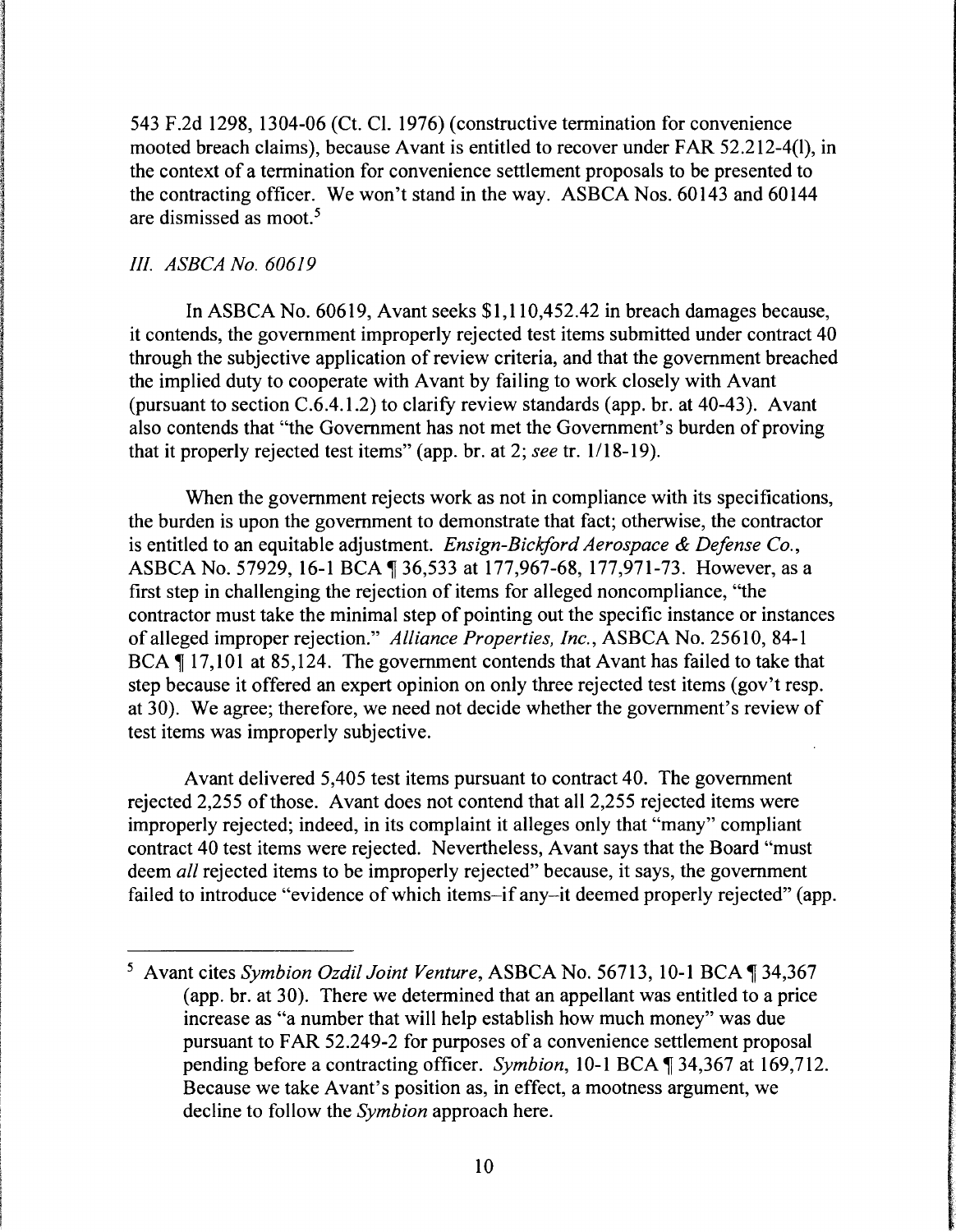br. at 40-41 (emphasis in original)).<sup>6</sup> To the extent that Avant requests an adverse inference for a party's failure to produce available evidence, we deny that request. An adverse inference is not proper where the evidence in question is equally available to both parties. *See Day* & *Zimmermann Servs. v. United States,* 38 Fed. Cl. 591, 604 n.16, *dismissed,* 132 F .3d 49 (Fed. Cir. 1997) (unpublished opinion). Here, the rejected items were as available to Avant as they were to the government; indeed, Avant represented during the hearing that it possessed the test items in hard copy, and exhibit 10 identifies each test item by number. For these reasons, we will not draw an adverse inference that every test item that the government rejected was acceptable.

Although Avant insists that "it was not necessary for Avant to establish that any particular test items were improperly rejected" (app. br. at 41 ), it was necessary, in the first instance, that Avant identify the particular test items that it contended were improperly rejected.<sup>7</sup> Alliance Properties, 84-1 BCA ¶ 17,101 at 85,124. For example, in *Ensign-Bickford*, before reciting the rule that "[u]nless the government proves that it properly rejected [detonator lots 11-14], appellant is entitled to an equitable adjustment," the Board noted that the contractor in that appeal claimed "that the government improperly rejected lots  $11-14$ ." 16-1 BCA  $\parallel$  36,533 at 177,967. Presumably, Avant could have similarly identified improperly rejected test items, using, at least, exhibit 10. Because Avant has not done so, it has failed to shift the burden of proof to the government. Consequently, Avant fails to demonstrate that the government improperly rejected test items submitted under contract 40.

Citing the provision in contract 40 that DLIFLC will "work closely with the Contractor to improve the quality of items," Avant contends that "[b]y declining to provide reasonable information about how subjective judgments concerning the interpretation of ambiguous criteria would be made, the Government both breached the implied duty of cooperation and the express coordination duties included in [contract 40]" (app. hr. at 42). Avant cites nothing in support of that statement, even though it has the burden to prove contract breaches. *See, e.g., Military Aircraft Parts,* ASBCA No. 60009, 16-1 BCA 1 36,388 at 177,401. Nevertheless, we find no such breach. The government

<sup>&</sup>lt;sup>6</sup> In support, Avant cites FAR 22.4(a) (app. br. at 40), which does not apply to this Board. *See* 4 C.F.R. § 22 (Rules of Procedure of the Government Accountability Office Contract Appeals Board).

 $7$  Avant does not suggest that it seeks \$1,110,452.42 in breach damages only for the rejection of the three test items that its expert opined upon (exhibits 2, 3, and 4), nor that those items are a representative sample that demonstrates that the government improperly rejected 6,641 test items. If Avant is suggesting the latter, we reject that suggestion; there is simply too great an analytical gap between such a conclusion and the evidence regarding those three items. *Cf Universal Yacht Servs., Inc., ASBCA No.* 53951, 04-2 BCA ¶ 32,648 at 161,578-59 (rejecting expert opinion).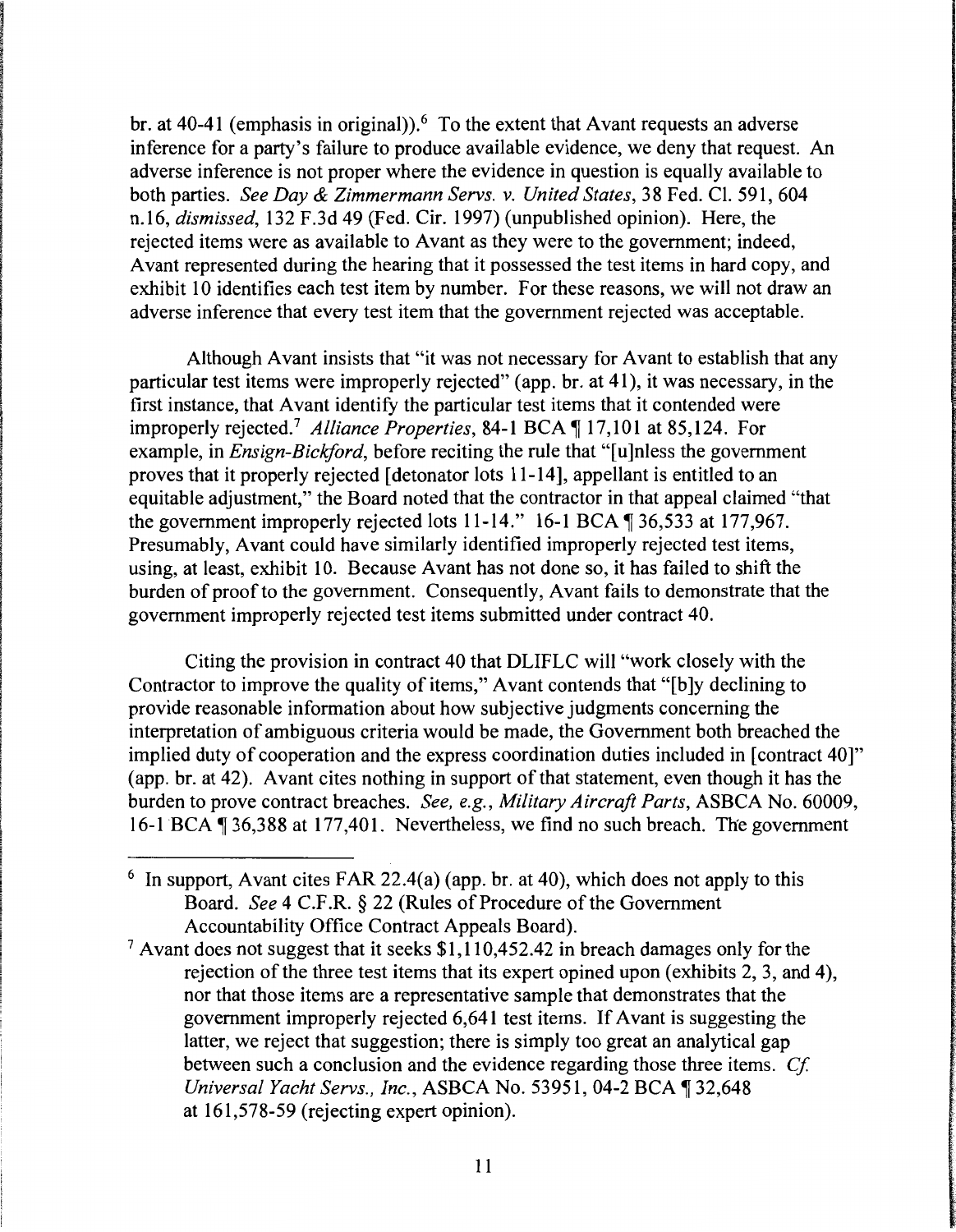provided a pre-performance orientation session for contract 40, as well as feedback regarding its review of every test item delivered under contract 40. Avant did not review that feedback.

For all these reasons, Avant fails to demonstrate that the government breached contract 40.

## **CONCLUSION**

We have considered the parties' other arguments, but none of them changes our conclusions, and we need not address them further. ASBCA No. 58903 is sustained, and the termination of contract 15 is converted to one for the convenience of the government. ASBCA Nos. 60143 and 60144 are dismissed as moot. ASBCA No. 60619 is denied.

Dated: 21 August 2017

TIMOTHY P.MCILM Administrative Judge Armed Services Board of Contract Appeals

I concur

RICHARD SHACKLEFORD Administrative Judge Acting Chairman Armed Services Board of Contract Appeals

I concur

OWEN C. WILSON Administrative Judge Vice Chairman Armed Services Board of Contract Appeals